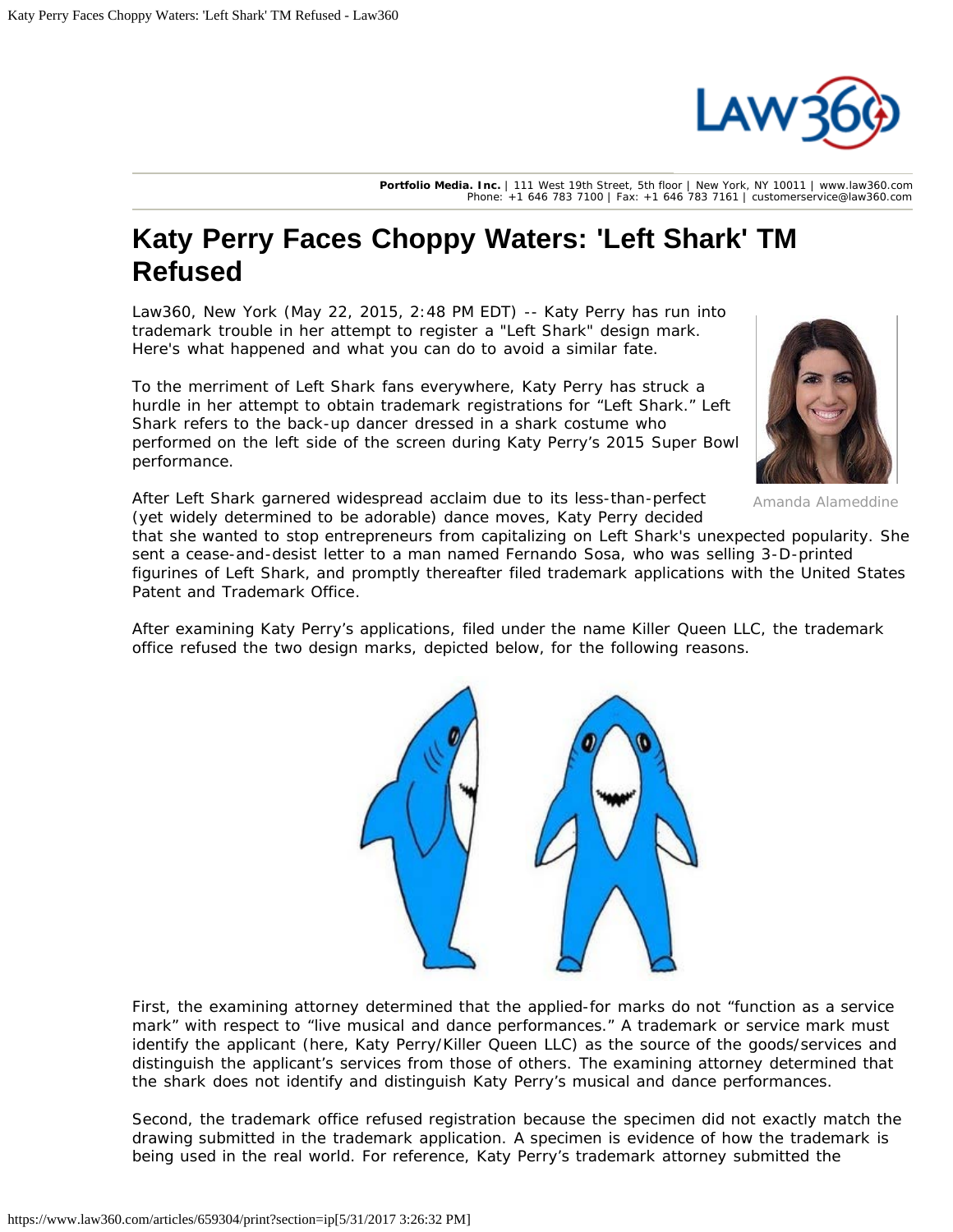following photo as the specimen:



The trademark examiner pointed out a number of differences between the specimen and the drawing (for example, the fins, legs, gills, mouth, teeth, eyelids and overall position of the shark) and as such refused registration because the specimen is not a "substantially exact representation of the mark as used on or in connection with the goods and/or services."

Third, the trademark examiner determined that the identification of goods in Classes 25 ("costumes") and 28 ("figurines") were unacceptable as indefinite, and needed to be more specific.

Lastly, the examining attorney raised a couple of smaller issues regarding color and the description of the mark. The examiner determined that Katy Perry had submitted an incomplete color claim for the mark because Perry only listed the colors blue and white. The color claim should have also included black, which also appears in the image. In addition, the examiner determined that a more accurate and concise description of the mark needed to be submitted.

In order to avoid the complications faced by Katy Perry's team and have a smoother (and faster) trademark registration process, keep these rules of thumb in mind:

1. Make sure your trademark or logo is being used as an identifier of the good/services you seek to offer. When a consumer comes across your trademark, he/she should associate you as the source of the product.

2. When submitting a "drawing" of your trademark, make sure the drawing appears the exact same way as the trademark will be displayed in the marketplace.

3. When determining what to write for your description of goods or services, use the Trademark Identification Manual to see examples of other descriptions that have been approved. For example, if Katy Perry's trademark attorney had done a search for "figurines" in the ID Manual, he would have seen that he needed to be more specific and identify the material of the figurines.

4. Pay close attention to detail when filing your trademark application. If you are submitting a color claim, include every color that appears in your drawing.

Despite what Left Shark fans may hope, Perry's fight for the trademark is not over. As a matter of course, a trademark office will always give an applicant an opportunity to argue against a refusal.